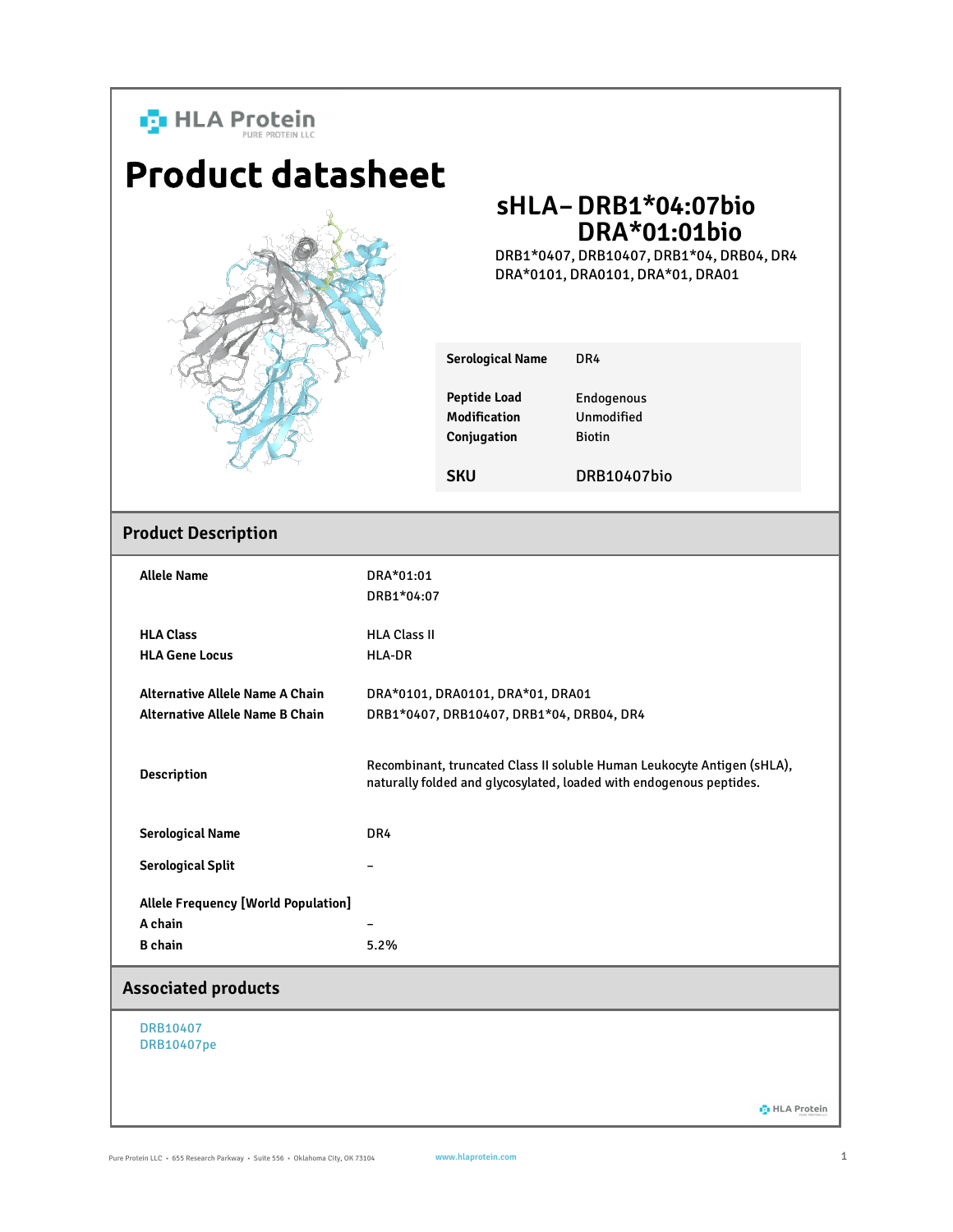| <b>Product Specification</b>       |                                                                                                                                                                                                                                                                             |  |
|------------------------------------|-----------------------------------------------------------------------------------------------------------------------------------------------------------------------------------------------------------------------------------------------------------------------------|--|
| <b>Product name</b>                | HLA-DRB1*04:07bio                                                                                                                                                                                                                                                           |  |
| <b>HLA Species</b>                 | Human                                                                                                                                                                                                                                                                       |  |
| <b>Host Cell Line Species</b>      | Mouse                                                                                                                                                                                                                                                                       |  |
| <b>Clone Designation</b>           | <b>EP315-SSC H4</b>                                                                                                                                                                                                                                                         |  |
| <b>Tail Specification</b>          | <b>ZP</b>                                                                                                                                                                                                                                                                   |  |
| <b>Peptide Load</b>                | Endogenous                                                                                                                                                                                                                                                                  |  |
| <b>Modification</b>                | Unmodified                                                                                                                                                                                                                                                                  |  |
| Conjugation                        | <b>Biotin</b>                                                                                                                                                                                                                                                               |  |
| Complexity                         | Monomer                                                                                                                                                                                                                                                                     |  |
| <b>Protein Format</b>              | Recombinant, truncated, zipper-stabilized, soluble, non-modified,<br>biotinylated, endogenously loaded                                                                                                                                                                      |  |
| <b>Storage Temperature</b>         | $4^{\circ}C$<br>(This product should be stored undiluted)                                                                                                                                                                                                                   |  |
| Form                               | Liquid                                                                                                                                                                                                                                                                      |  |
| <b>Concentration</b>               | 300.0 µg/µl                                                                                                                                                                                                                                                                 |  |
| <b>Formulation</b>                 | PBS/0.02% Sodium Azide                                                                                                                                                                                                                                                      |  |
| pH                                 | 7.4                                                                                                                                                                                                                                                                         |  |
| <b>Purification Method</b>         | <b>Affinity Chromatography</b>                                                                                                                                                                                                                                              |  |
| Grade                              | Research Use Only [RUO]                                                                                                                                                                                                                                                     |  |
| <b>Authentication Verification</b> | <b>Seqence Based Typing</b>                                                                                                                                                                                                                                                 |  |
| <b>Protein Sequences</b>           |                                                                                                                                                                                                                                                                             |  |
| <b>Alpha Chain Sequence</b>        | IKEEHVIIQA EFYLNPDQSG EFMFDFDGDE IFHVDMAKKE TVWRLEEFGR FASFEAQGAL<br>ANIAVDKANL EIMTKRSNYT PITNVPPEVT VLTNSPVELR EPNVLICFID KFTPPVVNVT<br>WLRNGKPVTT GVSETVFLPR EDHLFRKFHY LPFLPSTEDV YDCRVEHWGL DEPLLKHWEF<br>DAPSPLPETT EVDGGGGGAQ LEKELQALEK ENAQLEWELQ ALEKELAQ         |  |
| <b>Beta Chain Sequence</b>         | GDTRPRFLEQ VKHECHFFNG TERVRFLDRY FYHQEEYVRF DSDVGEYRAV TELGRPDAEY<br>WNSQKDLLEQ RRAEVDTYCR HNYGVGESFT VQRRVYPEVT VYPAKTQPLQ HHNLLVCSVN<br>GFYPGSIEVR WFRNGQEEKT GVVSTGLIQN GDWTFQTLVM LETVPRSGEV YTCQVEHPSL<br>TSPLTVEWRA RSESAQSKVD GGGGGAQLKK KLQALKKKNA QLKWKLQALK KKLAQ |  |
| <b>Related Products</b>            |                                                                                                                                                                                                                                                                             |  |

DRB10401bio DRB10407bio DRB11101bio DRB11501bio

**D** HLA Protein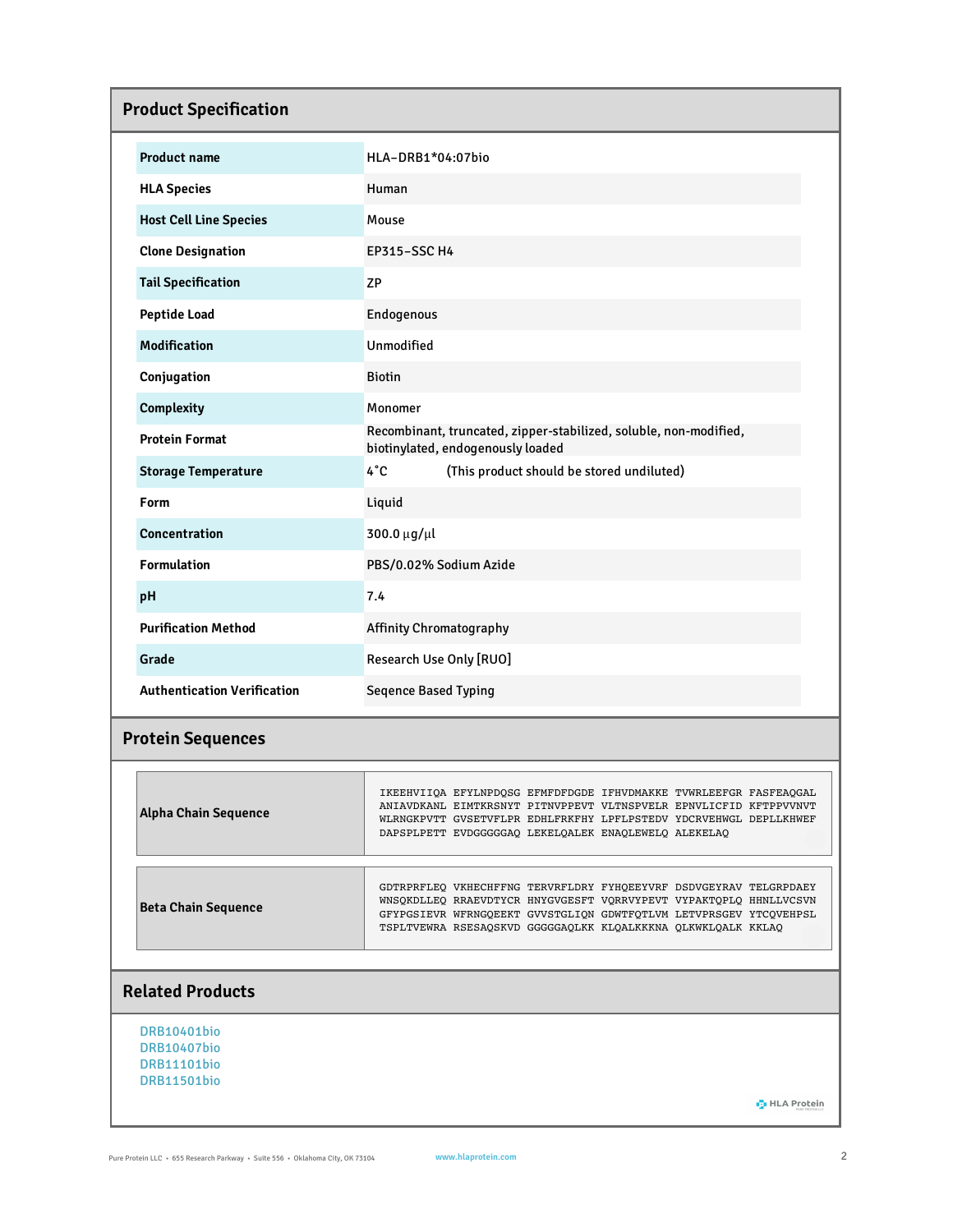